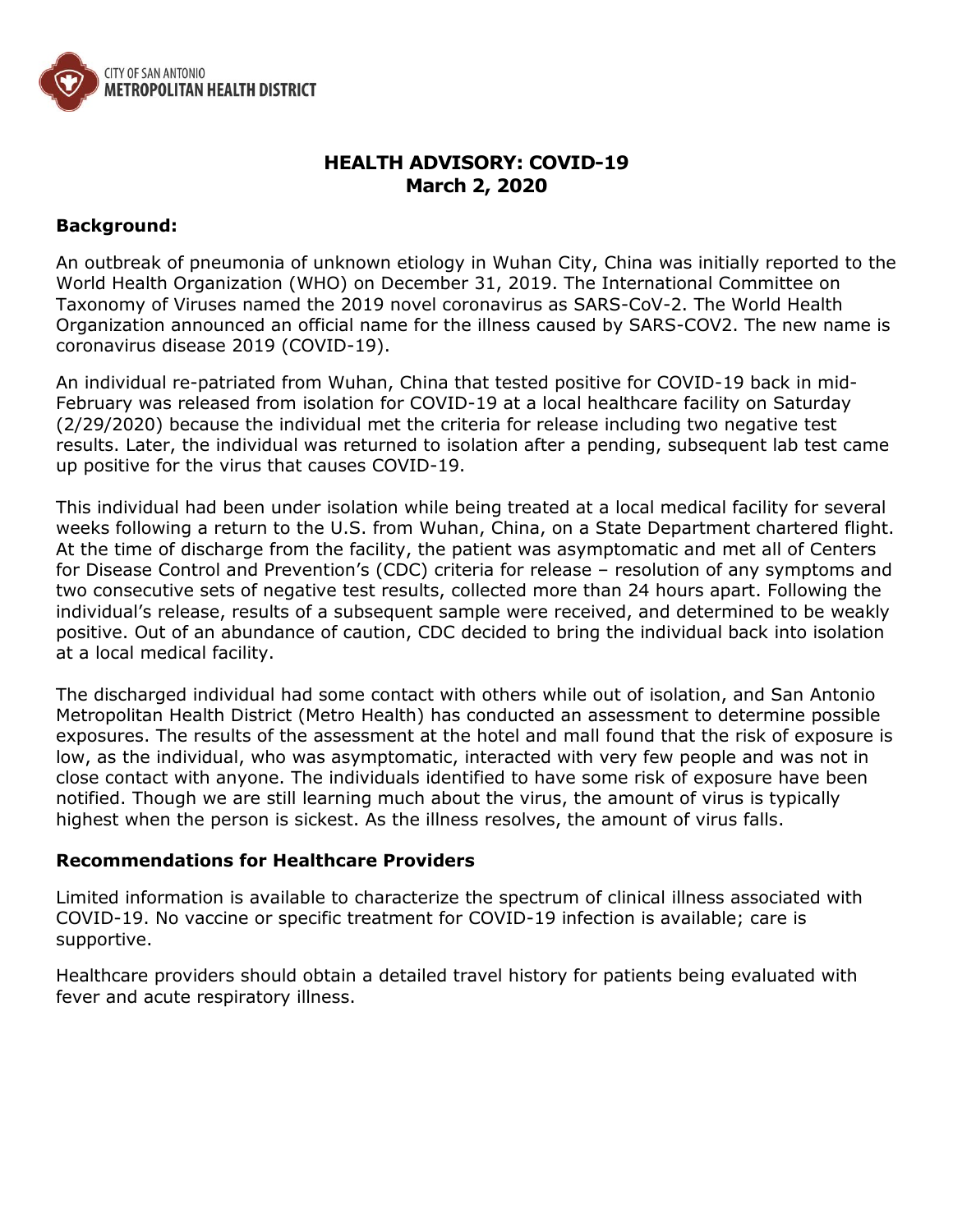

## **Criteria to Guide Evaluation of Persons Under Investigation (PUI) for COVID-19**

The criteria to guide evaluation of a PUI are available at [https://www.cdc.gov/coronavirus/2019](https://www.cdc.gov/coronavirus/2019-nCoV/clinical-criteria.html) [nCoV/clinical-criteria.html.](https://www.cdc.gov/coronavirus/2019-nCoV/clinical-criteria.html) The criteria are intended to serve as guidance for evaluation. Patients should be evaluated and discussed with public health departments on a case-by-case basis if their clinical presentation or exposure history is equivocal (e.g., uncertain travel or exposure).

Persons in the US who meet the following criteria should be evaluated as a PUI for COVID-19. The criteria are intended to serve as guidance for evaluation. Patients should be evaluated and discussed with local public health departments (contact information is listed below).

| <b>Clinical Features</b>                                                                                                                                                                            | &          | <b>Epidemiologic Risk</b>                                                                                                                                                                   |
|-----------------------------------------------------------------------------------------------------------------------------------------------------------------------------------------------------|------------|---------------------------------------------------------------------------------------------------------------------------------------------------------------------------------------------|
| Fever <sup>1</sup> or signs/symptoms of lower respiratory illness (e.g.<br>cough or shortness of breath)                                                                                            | <b>AND</b> | Any person, including health care workers <sup>2</sup> , who<br>has had close contact <sup>3</sup> with a laboratory-<br>confirmed $4$ 2019-nCoV patient within 14 days of<br>symptom onset |
| Fever <sup><math>\pm</math></sup> and signs/symptoms of a lower respiratory illness<br>(e.g., cough or shortness of breath) requiring hospitalization                                               | <b>AND</b> | A history of travel from affected geographic areas <sup><math>\geq</math></sup><br>(see below) within 14 days of symptom onset                                                              |
| Fever <sup>1</sup> with severe acute lower respiratory illness (e.g.,<br>pneumonia, ARDS) requiring hospitalization and without<br>alternative explanatory diagnosis (e.g., influenza) <sup>6</sup> | <b>AND</b> | No source of exposure has been identified                                                                                                                                                   |

5 Affected Geographic Areas with Widespread or Sustained Community Transmission

China

Japan

South Korea

- Iran
- 
- Italy
- <sup>1</sup>Fever may be subjective or confirmed

<sup>2</sup>For healthcare personnel, testing may be considered if there has been exposure to a person with suspected COVID-19 without laboratory confirmation. Because of their often extensive and close contact with vulnerable patients in healthcare settings, even mild signs and symptoms (e.g., sore throat) of COVID-19 should be evaluated among potentially exposed healthcare personnel. Additional information is available in CDC's Interim U.S. Guidance for Risk Assessment and Public Health [Management of Healthcare Personnel with Potential Exposure in a Healthcare Setting to Patients with Coronavirus Disease 2019 \(COVID-19\).](https://www.cdc.gov/coronavirus/2019-ncov/hcp/guidance-risk-assesment-hcp.html) <sup>3</sup>Close contact is defined as-

a) being within approximately 6 feet (2 meters) of a COVID-19 case for a prolonged period of time; close contact can occur while caring for, living with, visiting, or sharing a healthcare waiting area or room with a COVID-19 case *– or –*

b) having direct contact with infectious secretions of a COVID-19 case (e.g., being coughed on)

If such contact occurs while not wearing recommended personal protective equipment or PPE (e.g., gowns, gloves, NIOSH-certified disposable N95 respirator, eye protection), criteria for PUI consideration are met.

Additional information is available in CDC's updated Interim Infection Prevention and Control Recommendations for Patients with Confirmed COVID-19 or Persons [Under Investigation for COVID-19 in Healthcare Settings.](https://www.cdc.gov/coronavirus/2019-ncov/infection-control/control-recommendations.html)

Data to inform the definition of close contact are limited. Considerations when assessing close contact include the duration of exposure (e.g., longer exposure time likely increases exposure risk) and the clinical symptoms of the person with COVID-19 (e.g., coughing likely increases exposure risk as does exposure to a severely ill patient). Special consideration should be given to healthcare personnel exposed in healthcare settings as described in CDC's Interim U.S. Guidance for Risk [Assessment and Public Health Management of Healthcare Personnel with Potential Exposure in a Healthcare Setting to Patients with COVID-19.](https://www.cdc.gov/coronavirus/2019-ncov/hcp/guidance-risk-assesment-hcp.html)

4 Documentation of laboratory-confirmation of COVID-19 may not be possible for travelers or persons caring for COVID-19 patients in other countries. <sup>5</sup>Affected areas are defined as geographic regions where sustained community transmission has been identified. Relevant affected areas will be defined as a country with at least a CDC Level 2 Travel Health Notice. See all [COVID-19 Travel Health Notices.](https://www.cdc.gov/coronavirus/2019-ncov/travelers/)

<sup>6</sup>Category includes single or clusters of patients with severe acute lower respiratory illness (e.g., pneumonia, ARDS) of unknown etiology in which COVID-19 is being considered.